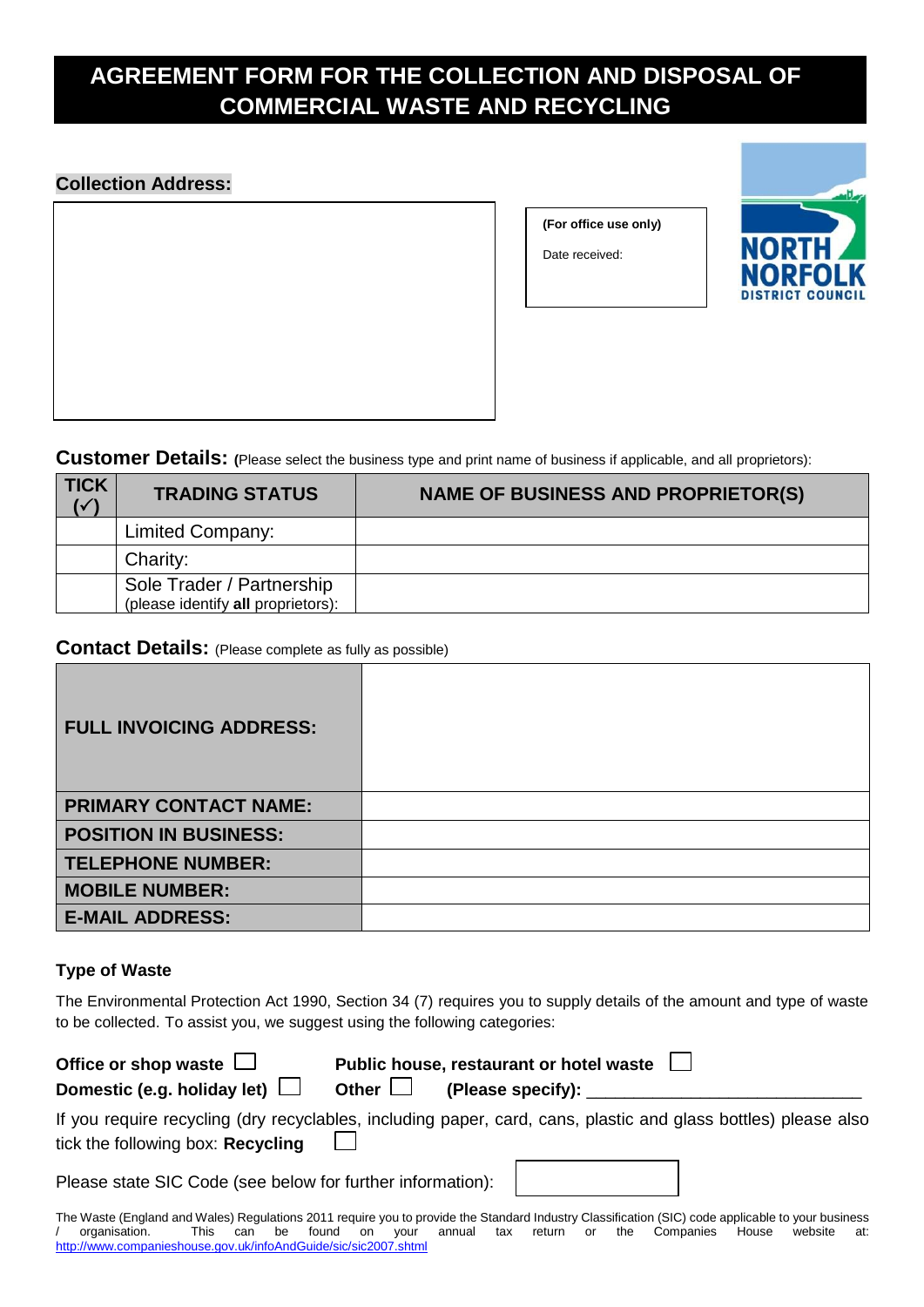### **Service Requirements** (please tick the relevant option)

We will be hiring bins from NNDC:

We have purchased our own bin(s) and do not need to hire bin(s) from NNDC:

**(Please note - Any household waste and recycling bins that may already be on site are the property of NNDC and will be subject to hire charges for commercial customers).**

### **Collection Requirements:**

|                               | <b>General Waste</b> |                                               |                                         |                                                                                                                                                                                  | <b>Mixed Recycling</b> |                                               |                                         |                                                                                                                                                                                                                       |  |  |  |
|-------------------------------|----------------------|-----------------------------------------------|-----------------------------------------|----------------------------------------------------------------------------------------------------------------------------------------------------------------------------------|------------------------|-----------------------------------------------|-----------------------------------------|-----------------------------------------------------------------------------------------------------------------------------------------------------------------------------------------------------------------------|--|--|--|
| <b>Bin</b>                    | Number of            |                                               |                                         | Frequency of                                                                                                                                                                     |                        | Number of                                     |                                         |                                                                                                                                                                                                                       |  |  |  |
| <b>Size</b><br>(litres)       | Own<br>bins          | <b>NNDC</b><br>bins<br>already at<br>premises | Bins to be<br>hired / rolls<br>of sacks | collections<br>(Twice-weekly,<br>weekly,<br>fortnightly or<br>4-weekly)                                                                                                          | Own<br>bins            | <b>NNDC</b><br>bins<br>already at<br>premises | Bins to be<br>hired / rolls<br>of sacks | Frequency of<br>collections<br>(Fortnightly or<br>4-weekly)                                                                                                                                                           |  |  |  |
| 1100                          |                      |                                               |                                         |                                                                                                                                                                                  |                        |                                               |                                         |                                                                                                                                                                                                                       |  |  |  |
| 660                           |                      |                                               |                                         |                                                                                                                                                                                  |                        |                                               |                                         |                                                                                                                                                                                                                       |  |  |  |
| 360                           |                      |                                               |                                         |                                                                                                                                                                                  |                        |                                               |                                         |                                                                                                                                                                                                                       |  |  |  |
| 240                           |                      |                                               |                                         |                                                                                                                                                                                  |                        |                                               |                                         |                                                                                                                                                                                                                       |  |  |  |
| <b>Sacks</b><br>(rolls of 25) |                      |                                               |                                         |                                                                                                                                                                                  |                        |                                               |                                         |                                                                                                                                                                                                                       |  |  |  |
|                               |                      |                                               |                                         |                                                                                                                                                                                  |                        |                                               |                                         | The service will commence once we have processed a correctly completed form and arranged for our<br>contractor to set up the service, unless you want it delayed to a future start. If so, please specify start month |  |  |  |
|                               |                      |                                               |                                         | This agreement must be signed by an authorised representative of the applicant.                                                                                                  |                        |                                               |                                         |                                                                                                                                                                                                                       |  |  |  |
|                               |                      |                                               |                                         |                                                                                                                                                                                  |                        |                                               |                                         |                                                                                                                                                                                                                       |  |  |  |
|                               |                      |                                               |                                         |                                                                                                                                                                                  |                        |                                               |                                         |                                                                                                                                                                                                                       |  |  |  |
|                               |                      |                                               |                                         |                                                                                                                                                                                  |                        |                                               |                                         |                                                                                                                                                                                                                       |  |  |  |
|                               |                      |                                               |                                         | I / we hereby make an application to North Norfolk District Council to have commercial<br>waste and / or recycling removed from the collection address provided and agree to pay |                        |                                               |                                         | the appropriate charges. I/ we have read and accept the full terms and conditions of the                                                                                                                              |  |  |  |

**service and understand that if North Norfolk District Council accepts this application, a binding contract will be formed.**